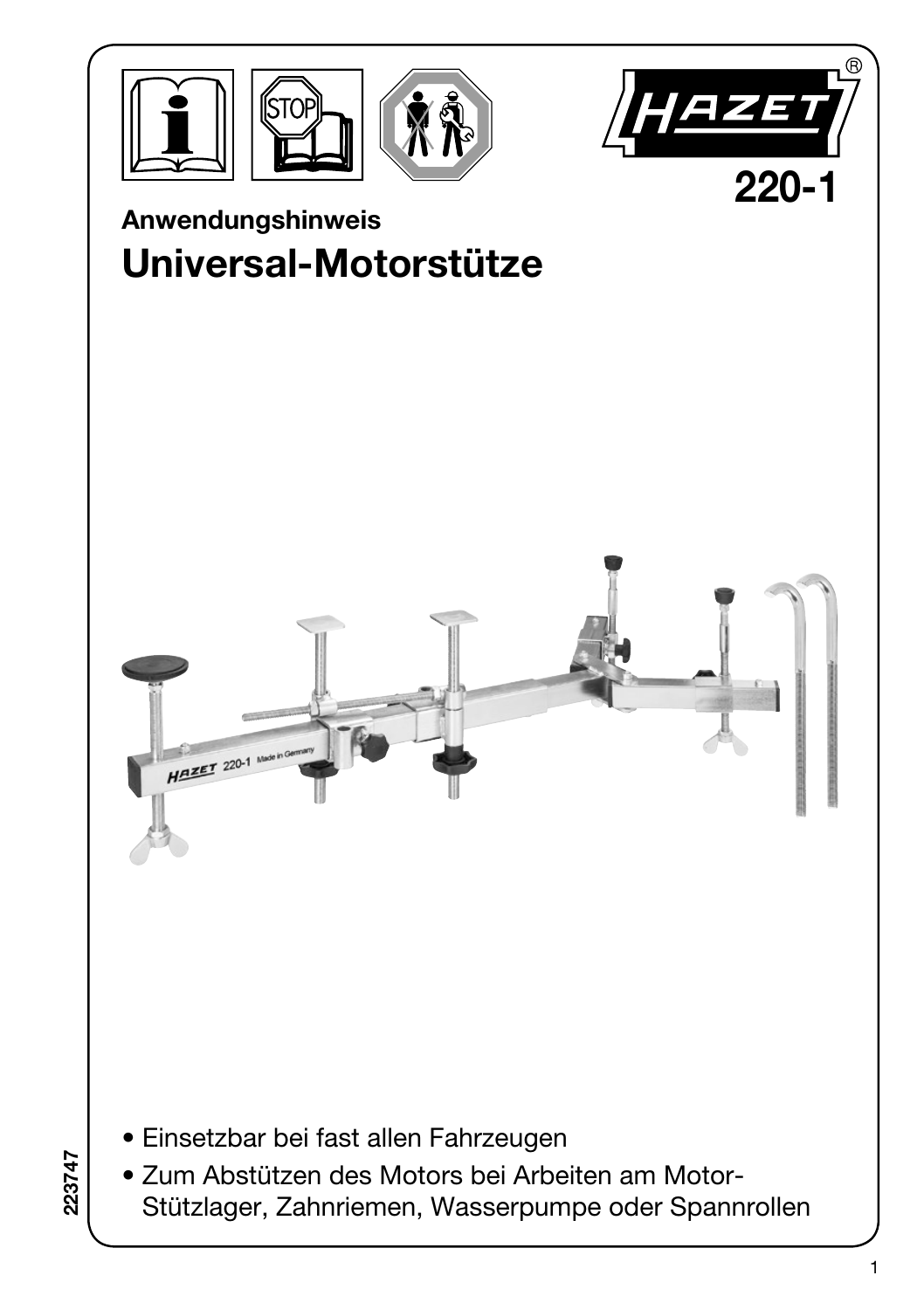### **ACHTUNG: Die HAZET-Universal-Motorstütze ist nur zum Abstützen des Motors oder des Getriebes zu verwenden, nicht zum Anheben!**

## **ACHTUNG: Max. Belastung 250 kg**

Um die Einwandfreie Funktion und Sicherheit der Motorstütze zu gewährleisten, ist es zwingend notwendig, alle beweglichen Bauteile wie Gewinde/Verschraubungen und Schiebevorrichtungen gut einzufetten!

**HINWEIS:** Die Einzelteile der Universal-Motorstütze sind aus verpackungstechnischen Gründen **nicht gefettet**.

## Lieferumfang:

Motorstütze, 2x Gewindehaken, Klemmvorrichtung, 5 x GewindeKlemmschraube, 2 x Einstellschraube

## Anwendung:



- Die HAZET Universal-Motorstütze wird mit den 2 Stück beigefügten Gewindehaken bzw. Klemmvorrichtung an Traversen oder sonstigen stabilen Aufhängungen montiert.
- a Achten Sie bitte auf eine sichere und waagerechte Montage der Universal-Motorstütze, vermeiden Sie die Abstützung **mittig** unter der Ölwanne, um Beschädigungen zu vermeiden.

#### **Nach allen Arbeiten Werkzeuge entfernen.**

- Variable Länge: 620–900 mm.
- Flexible Einstellung der Stützpunkte durch kugelig gelagerte Gummifüße.
- Nach Lösen der Motorhalterung verbleibt der Motor durch die Motorstütze während der Reparaturarbeiten im Motorraum (Zeitersparnis und höhere Sicherheit).
- Montage der Motorstütze unter dem Fahrzeug ermöglicht optimalen Zugriff bei Instandsetzungsarbeiten (Motor von unten durch Motorstütze gesichert). So wird optimales Arbeiten im Motorraum (von oben) gewährleistet.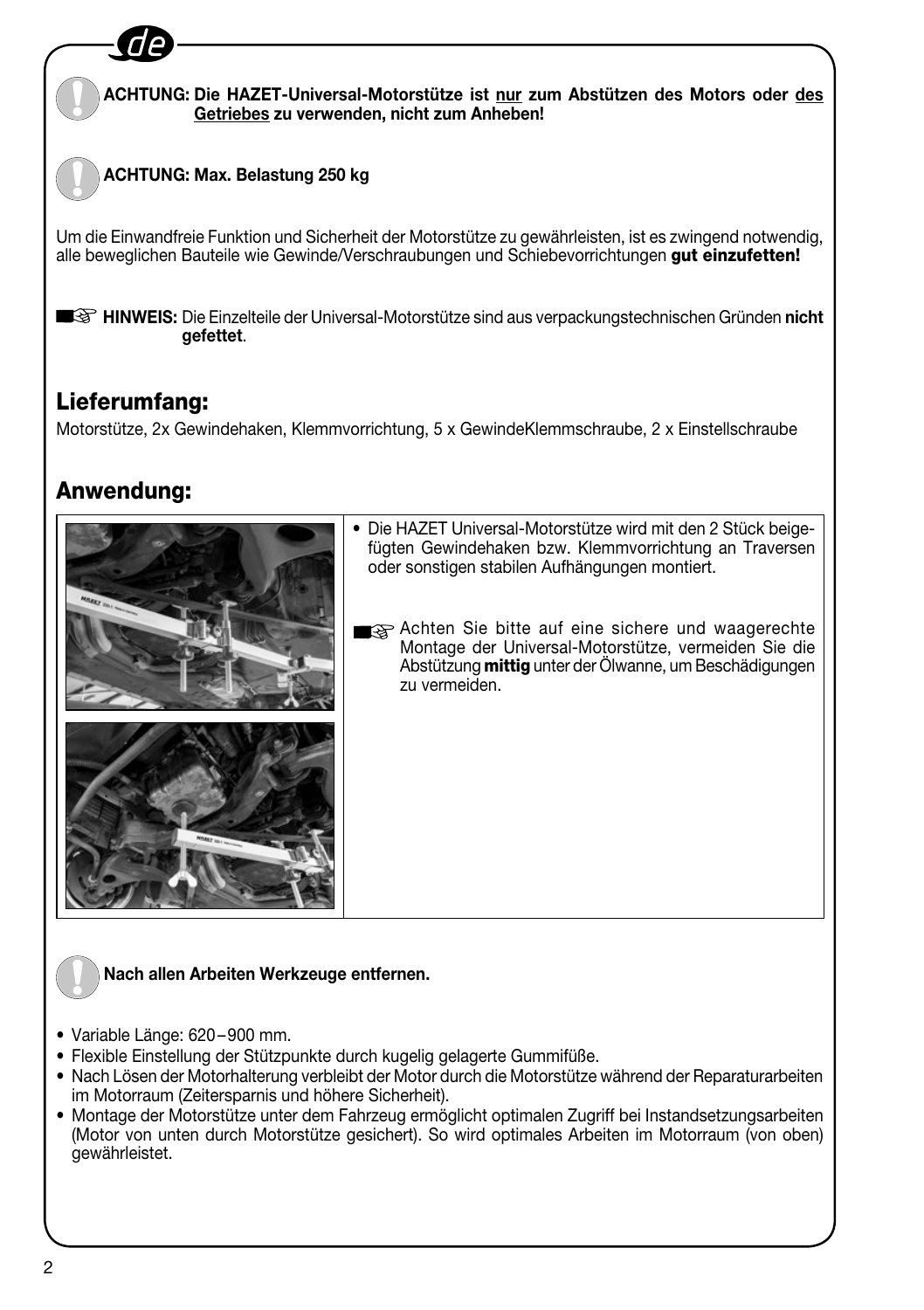